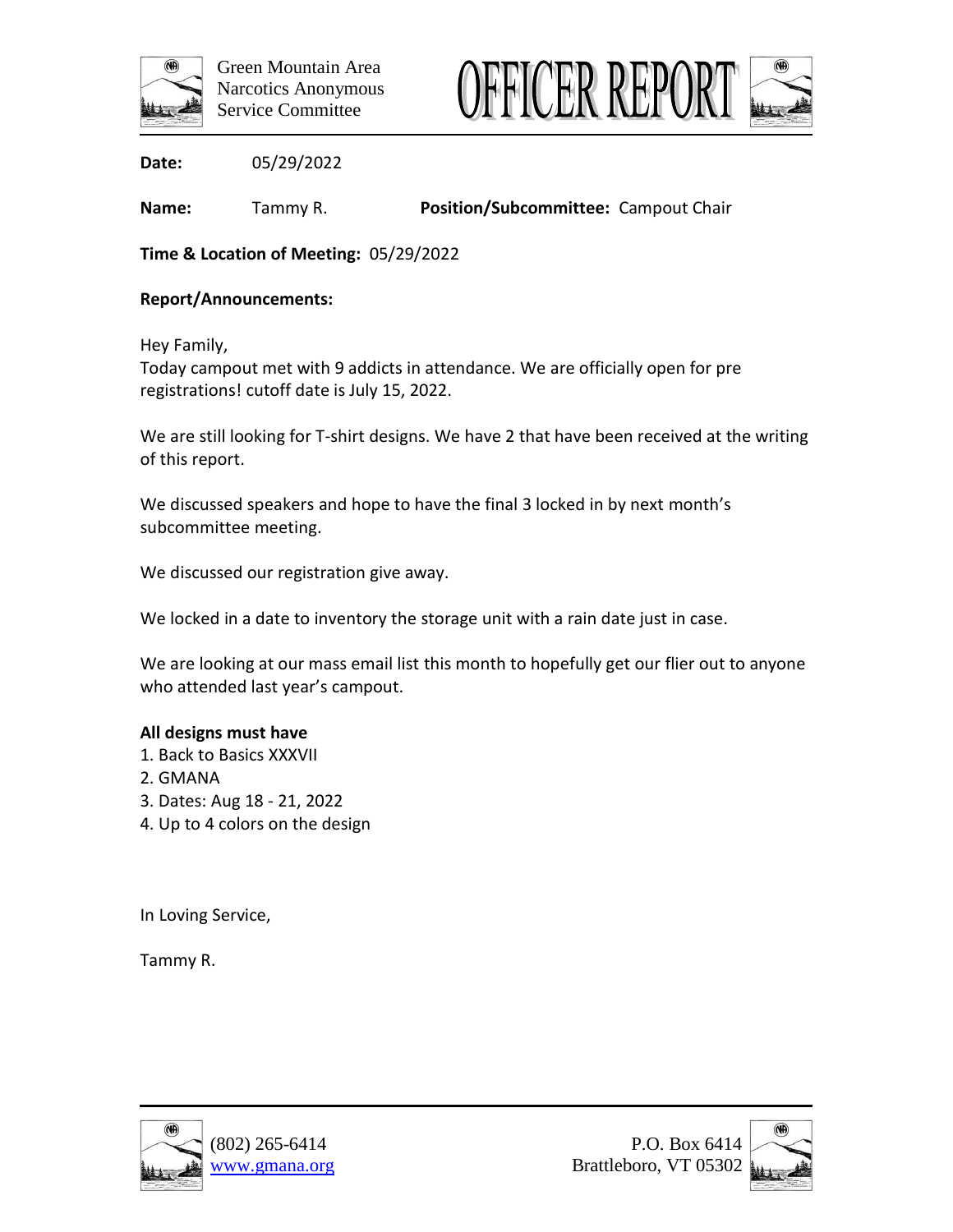



**Name:** Still Rich **Position/Subcommittee:** H & I

# **Time & Location of Meeting:**

## **Report/Announcements:**

We met at 10am with 6 addicts in attendance. Josh R was voted in as Vice Chair, Jamie G was voted in as Secretary and, Erica M was voted in as a panel leader. We still have a Panel Coordinator as an open position.

We will be compiling a list of all state run facilities in our area so that when we receive NA soft cover basic texts they can be distributed to those facilities.

We will be making announcements about looking for addicts willing to speak in H&I presentations!

We are currently bringing 2 presentations into 2 facilities. Cheshire County Women's facility every Friday at 6:30pm and Live Free in Keene the 2nd Sunday of the month at 1pm.

The Cheshire County Women's facility is in need of women speakers to go into the commitment. These women will need to pass a background check and attend an orientation meeting for The Cheshire County facility.

We're really excited to be moving forward and getting H&I moving again! Thank you for letting me serve.

In Loving Service,

Still Rich



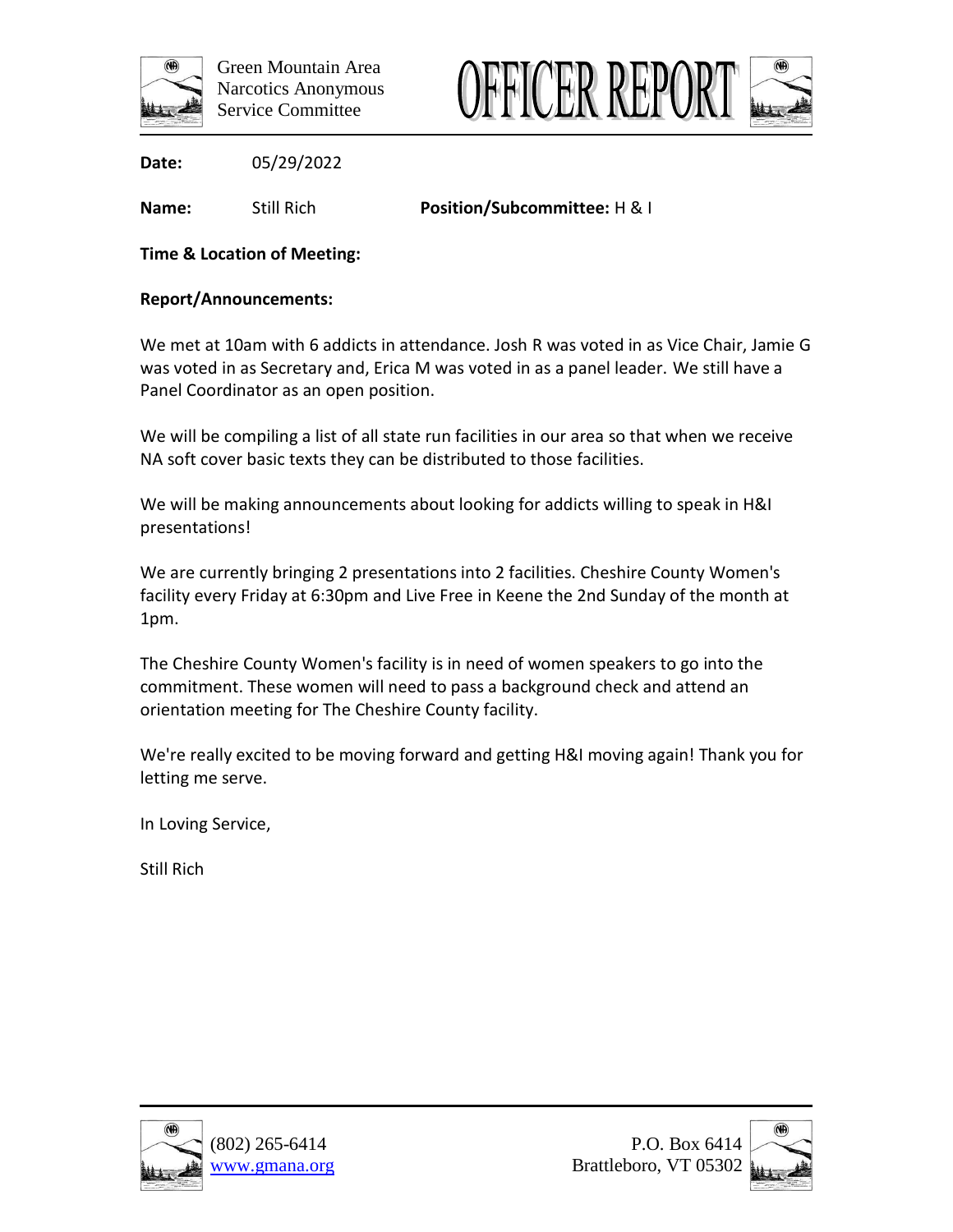



**Name:** Russ S **Position/Subcommittee:** Literature

**Time & Location of Meeting:**

**Report/Announcements:**

Good afternoon,

Slow month for literature sales. \$89.67 this gives us a balance of \$2593.94 Plenty of stock on hand for immediate purchase.

I received an email from NAWS stating there will be a price increase of 12% starting January 2023 on books and medallions.

The SPAD book was approved by the fellowship and will be available for purchase around the beginning of the new year. Being approved means that this text can be used in meetings.

The World also has available a 60th anniversary edition White Book for sale for around \$17.

Anyone interested in purchasing literature I can be reached by phone, email or messenger.

Grateful to Serve,

Russ S.



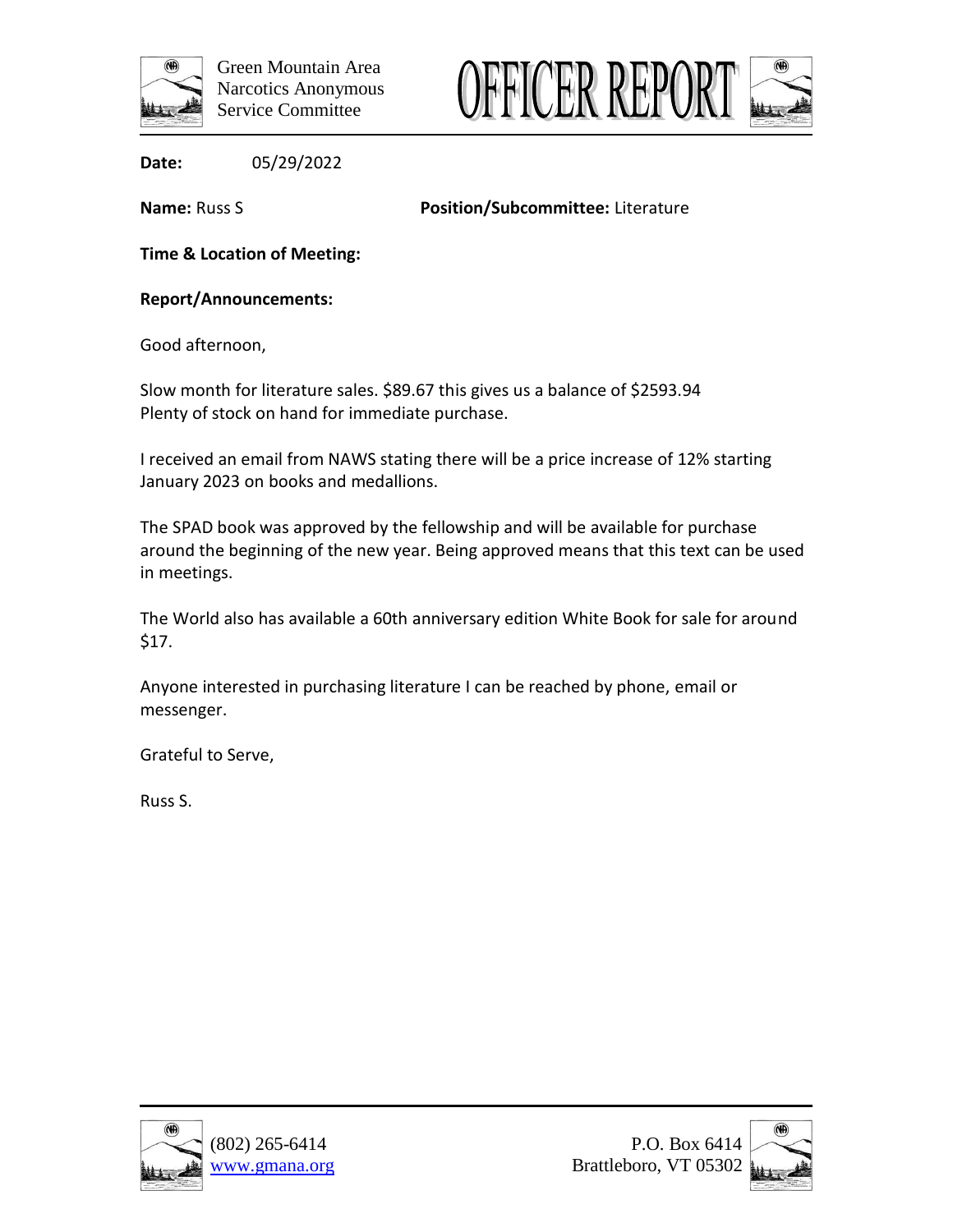



**Name:** Tammy R **Position/Subcommittee:** Policy

**Time & Location of Meeting:**

#### **Report/Announcements:**

Hey Family,

Slow month for Policy with nothing to report

In Loving Service,

Tammy R.



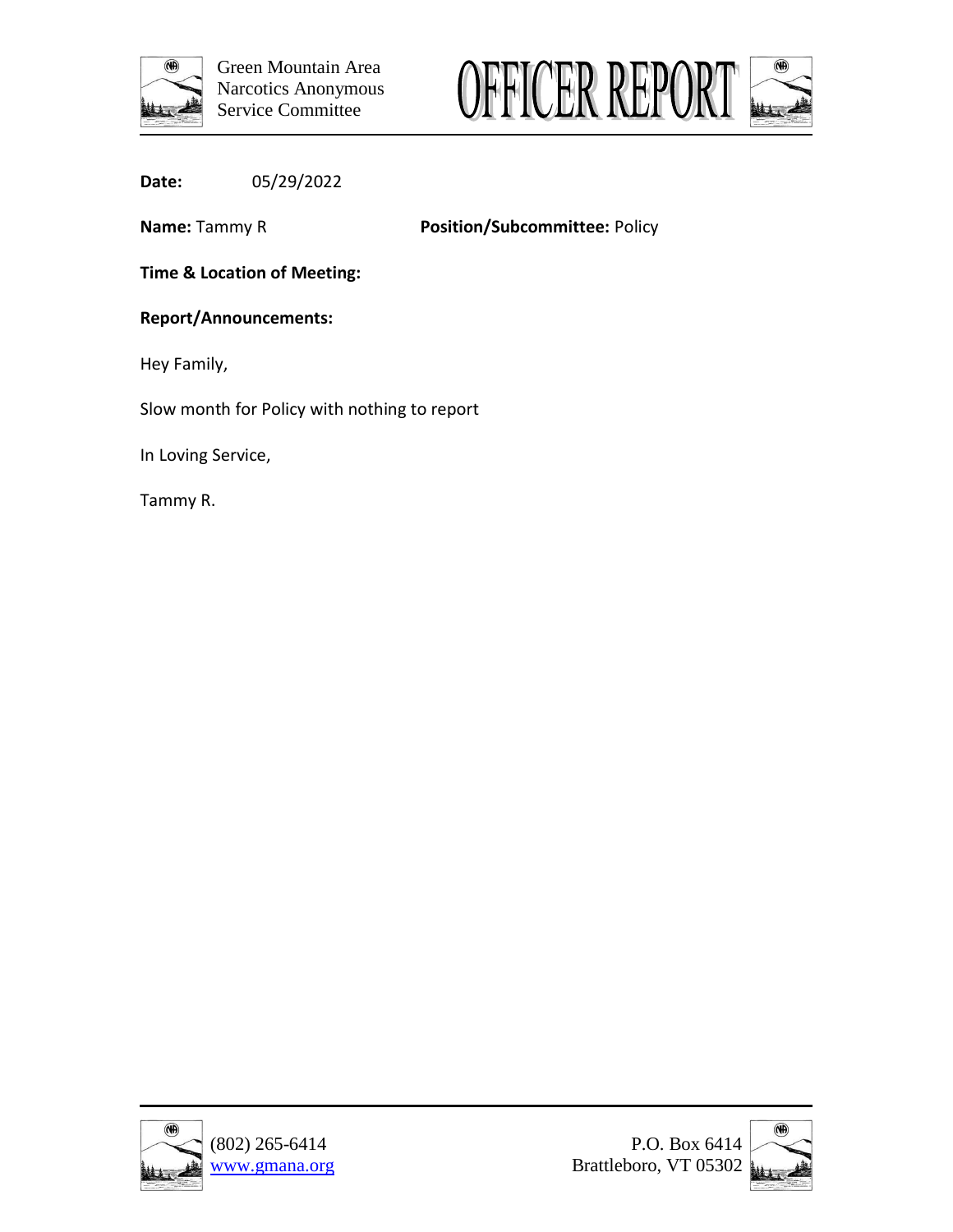



**Name:** Tex L. **Position/Subcommittee:** Public Relations

**Time & Location of Meeting:** 05/29/2022 12:15 PM

## **Report/Announcements:**

The Public Relations subcommittee reviewed actions by various members to carry the message of recovery to the addict who still suffers. Posters with tear-off tabs containing the area phone number and web address have been distributed. Serval radio stations have been contacted regarding Public Service Announcements. Scripts and audio files have been sent to these stations.

Our Facebook working group has posted the campout registration form on the area Facebook page.

Work on restructuring the GMANA website continues. We are currently trying to transfer the area domain name of gmana.org from namecheap to squarspace. Information will be reported as it is received.

A reminder that the link for the printable phone number list appears on the area web page just above the daily meeting schedule. Please include this information in the area announcements as the link for this form is easy to miss.

Could the groups present comment on the need for printed meeting lists.

Beginning Balance\$762.51 May Expenses\$ 12.61 Balance Remaining\$749.90

In service, Tex



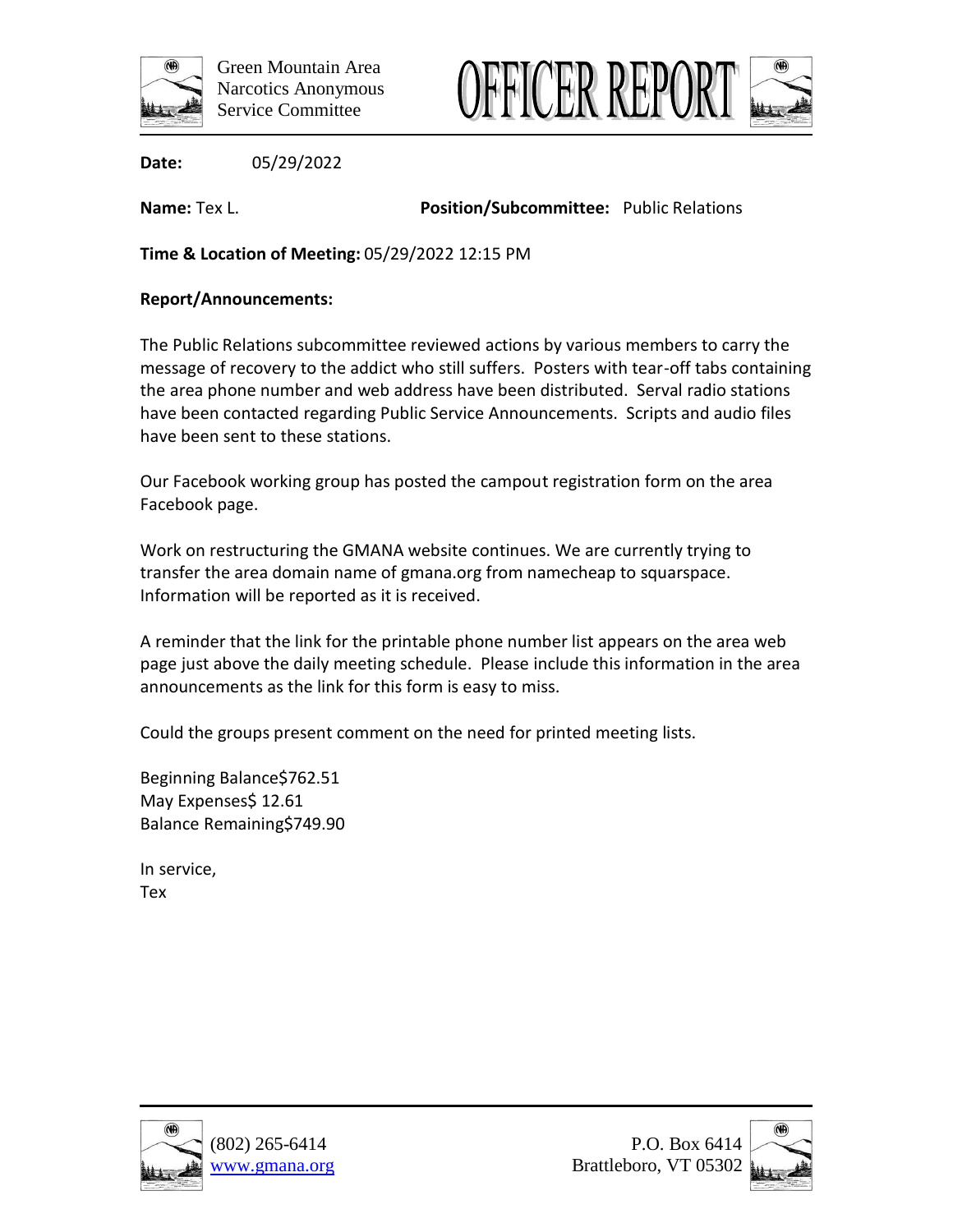



**Name:** Bruce B - RCM **Position/Subcommittee:** Regional Committee Meeting

**Time & Location of Meeting:** ABCD Regional Subcommittee meeting meets the 1st Saturday of every month at 11am. We are currently meeting on Zoom. URL: https://zoom.us/join, Meeting ID: 848 0620 5225

## **Report/Announcements:**

Good Afternoon Family,

Not a whole lot to report. The six votes that we had in our area were carried to World.

Region pointed out that any activity that happens Green Mountain Area that is either hosted by a group or by a group of members from the area and is held in the area is covered under the Regional Insurance policy.

The rider is issued by contacting the Regional Treasuer.

In loving service,

Bruce B



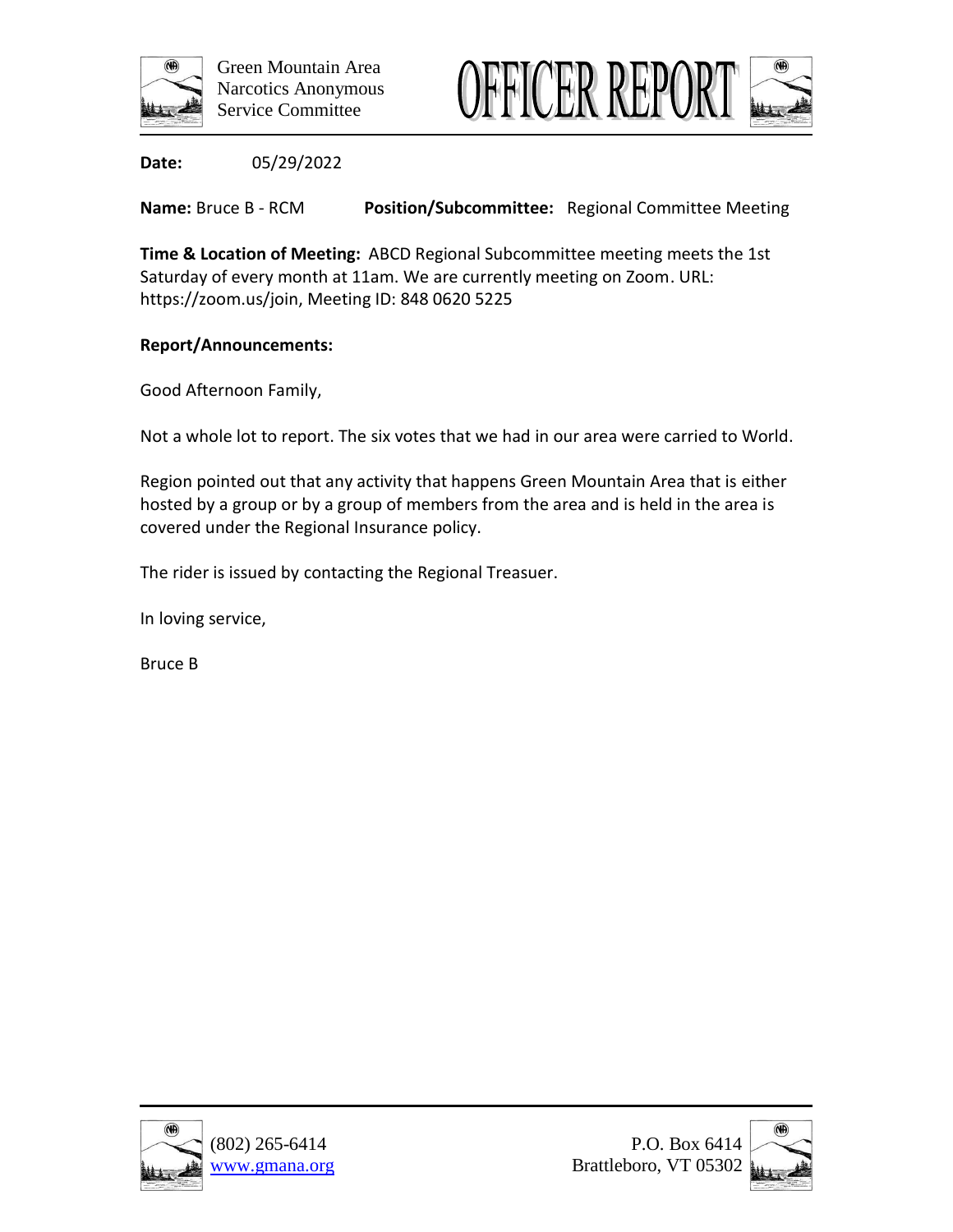



# **Green Mountain Area Service Committee Treasury Officer Report May 2022**

**Treasurer -** Alisa B

**Vice-Treasurer –** Gary F

Starting balance was \$6989.84

Last month we took in \$1073.72 (Literature Sales: \$218.72 and Group Donations: \$855)

Expenses for the Month were: \$78.98 (Zoom x2/storage)

Sub-Committee Expenses: \$13.02 (PR) \$52.93 (H&I) \$553.72 (Literature Purchase)

Ending Balance: \$5634.11

\*\*Donation check to ABCD Region in the amount of \$1730.80 has been cashed on 4/11/22.

\*\*Reminder to make note if you would like a receipt for anything, include self-addressed stamped envelope or email address and I will get you a receipt. Also, when mailing in checks or money orders, please make note what group you are making a donation for.

Thanks and In Loving Service, Alisa B.

Motion No motions this month

**Donations** No donations this month